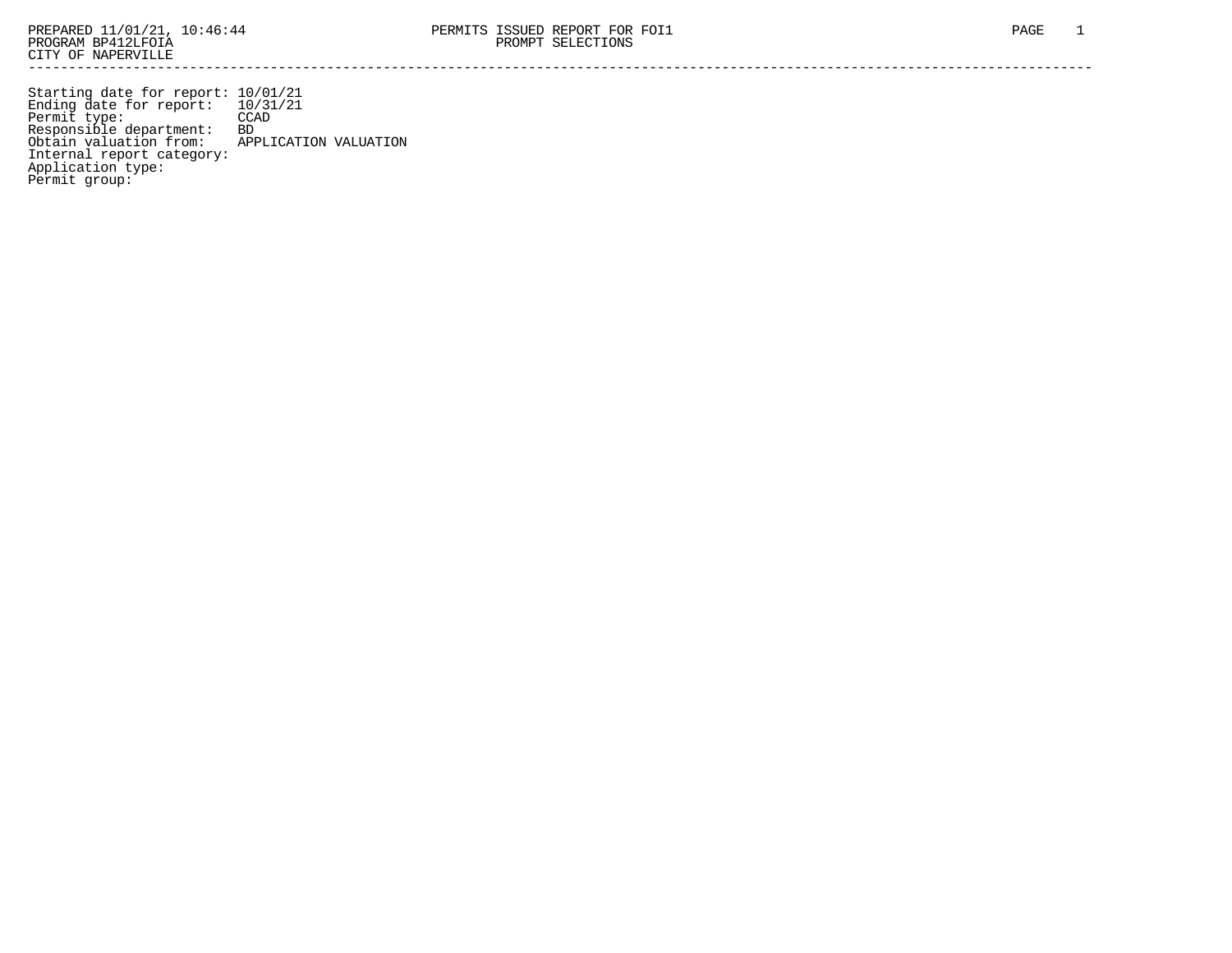#### PREPARED 11/01/21, 10:46:44 PERMITS ISSUED REPORT PAGE 1 PROGRAM BP412LFOI1 10/01/21 THRU 10/31/21 CITY OF NAPERVILLE **Example 20** CITY OF NAPERVILLE PERMIT TYPE - CCAD COMMERCIAL - CAD OBTAINED VALUATION FROM APPLICATION VALUATION

| APPLICATION APPLICATION TYPE AND DESCRIPTION<br>DATE<br>VALUATION                            | Parcel Number<br>Alternate ID Code | PROPERTY OWNER/<br>CONTRACTOR                                                                            |
|----------------------------------------------------------------------------------------------|------------------------------------|----------------------------------------------------------------------------------------------------------|
| 21-00000092 CAL COMMERCIAL ALTERATION/REPAIR (NO NEW SQ FTG) 120 W JEFFERSON AV              |                                    |                                                                                                          |
| $---------$ 1/12/21 \$300000<br>Contractor #: 864-233-0061                                   |                                    | D-07134290140000N1374-84 WEEKES CONSTRUCTION INC.                                                        |
| STRUCTURE - 000 000 APPLE STORE<br>PERMIT TYPE - CCAD 00 COMMERCIAL - CAD<br>-----------     | ISSUE DATE<br>10/21/21             | SUBCONTRACTOR(S)<br>WOOD DALE ELECTRICAL CONST INC<br>ADVANCE MECHANICAL SYSTEMS                         |
| 21-00000846 CAD COMMERCIAL ADDITION (NEW SO FTG)                                             | 3400 CLUB DR                       |                                                                                                          |
| $---------$ 3/18/21 \$3600000<br>Contractor #: 773-235-2433                                  |                                    | $W-01041000200000N725 -183$ BULLEY & ANDREWS LLC                                                         |
| STRUCTURE - 000 000 WHITE EAGLE GOLF CLUB<br>PERMIT TYPE - CCAD 00 COMMERCIAL - CAD          | ISSUE DATE<br>10/07/21             | SUBCONTRACTOR(S)<br>MEADE ELECTRIC COMPANY INC<br>HILL MECHANICAL CORP.<br>JONES & CLEARY ROOFING CO INC |
| -----------<br>21-00002414 CAL COMMERCIAL ALTERATION/REPAIR (NO NEW SO FTG) 55 SHUMAN BL 800 |                                    |                                                                                                          |
| $---------$ 6/01/21 \$623000<br>Contractor #: 847-534-2511                                   |                                    | D-08063000140000N7 -25 ALLEGIANCE CONSTRUCTION GROUP                                                     |
| STRUCTURE - 000 000 LAMB WESTON<br>PERMIT TYPE - CCAD 00 COMMERCIAL - CAD<br>-----------     |                                    | WARREN F THOMAS PLUMBING CO.                                                                             |
| 21-00002826 CAL COMMERCIAL ALTERATION/REPAIR (NO NEW SQ FTG) 1263 RICKERT DR                 |                                    |                                                                                                          |
| $---------$ 6/22/21 \$150000<br>Contractor #: 847-214-6350                                   |                                    | D-07262010120000N947 -127 POWER CONSTRUCTION - CHGO                                                      |
| ------------                                                                                 |                                    | DW MECHANICAL GROUP, INC                                                                                 |
| 21-00002849 CAL COMMERCIAL ALTERATION/REPAIR (NO NEW SQ FTG) 1037 W OGDEN AV                 |                                    |                                                                                                          |
| 6/22/21 \$20000<br>Contractor #:                                                             |                                    | D-07114040380000N95 -52 SR HOME IMPROVEMENT                                                              |
| STRUCTURE - 000 000 PAPA RAY'S PIZZA<br>PERMIT TYPE - CCAD 00 COMMERCIAL - CAD               | ISSUE DATE<br>10/12/21             | SUBCONTRACTOR(S)<br>SOSA INC<br>GLP ELECTRIC INC                                                         |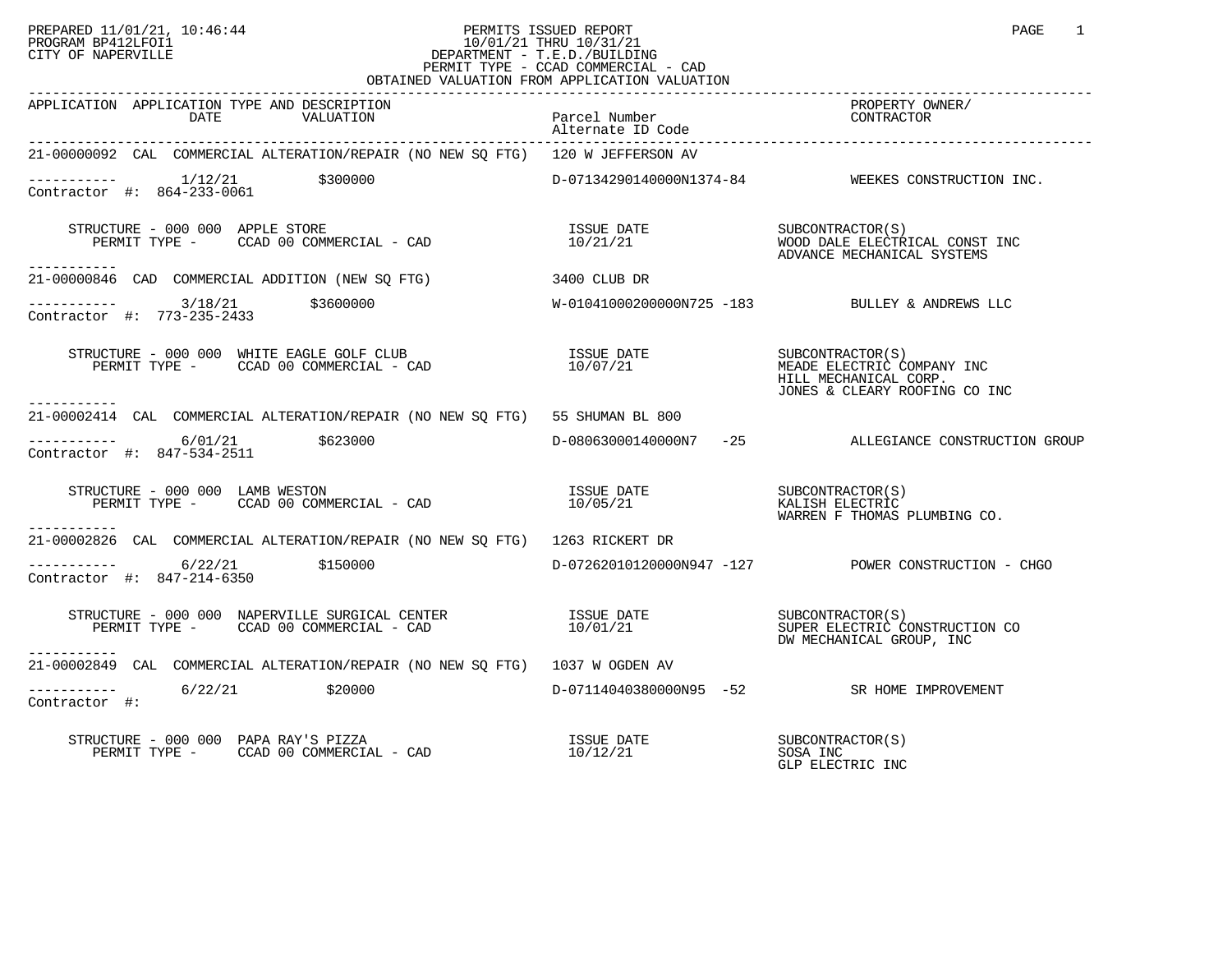### PREPARED 11/01/21, 10:46:44 PERMITS ISSUED REPORT PAGE 2<br>PROGRAM BP412LFOI1 PROGRAM PROGRAM BP412LFOI1 PROGRAM BP412LFOI1 10/01/21 THRU 10/31/21 CITY OF NAPERVILLE **Example 20** CITY OF NAPERVILLE PERMIT TYPE - CCAD COMMERCIAL - CAD OBTAINED VALUATION FROM APPLICATION VALUATION

| APPLICATION APPLICATION TYPE AND DESCRIPTION                                                                                                                                                                                                                                                                                                                                                                                                  |                                            | PROPERTY OWNER/                                        |
|-----------------------------------------------------------------------------------------------------------------------------------------------------------------------------------------------------------------------------------------------------------------------------------------------------------------------------------------------------------------------------------------------------------------------------------------------|--------------------------------------------|--------------------------------------------------------|
| 21-00003378 CAL COMMERCIAL ALTERATION/REPAIR (NO NEW SQ FTG) 1224 W OGDEN AV E                                                                                                                                                                                                                                                                                                                                                                |                                            |                                                        |
| 7/21/21<br>\$800<br>Contractor #: 630-800-9040                                                                                                                                                                                                                                                                                                                                                                                                |                                            |                                                        |
| $\begin{array}{cccc} \texttt{STRUCTURE} & - & 000 & 000 & \texttt{VAPE} & \texttt{TOBACCO} & \texttt{ISSUE} & \texttt{DATE} & \texttt{SUBCONTRACTOR(S)} \\ \texttt{PERMIT TYPE} & - & \texttt{CCAD} & 00 & \texttt{COMMERCIAL} & - & \texttt{CAD} & 10/12/21 & \end{array}$<br>-----------                                                                                                                                                    |                                            |                                                        |
| 21-00003561 CAL COMMERCIAL ALTERATION/REPAIR (NO NEW SQ FTG) 127 E OGDEN AV                                                                                                                                                                                                                                                                                                                                                                   |                                            |                                                        |
| ----------- 7/30/21<br>\$40000<br>Contractor #: 847-652-5879                                                                                                                                                                                                                                                                                                                                                                                  |                                            |                                                        |
| $\begin{array}{cccc} \texttt{STRUCTURE} & - & 000 & 000 & \texttt{HUNTINGTON} & \texttt{NATIONAL} & \texttt{BANK} & \texttt{ATM} & & & & & \texttt{ISSUE} & \texttt{DATE} & & & & & \texttt{SUBCONTRACTOR(S)}\\ \texttt{PERMIT TYPE} & - & & \texttt{CCAD} & 00 & \texttt{COMMERCIAL} & - & \texttt{CAD} & & & & & & 10/05/21 & & & & & & \texttt{JOHN} & \texttt{JOHN} & \texttt{JR} & \texttt{INSTALLATIONS} & \texttt{INC} \\ \end{array}$ |                                            |                                                        |
| 21-00003562 CAL COMMERCIAL ALTERATION/REPAIR (NO NEW SO FTG) 1759 W OGDEN AV                                                                                                                                                                                                                                                                                                                                                                  |                                            |                                                        |
| ----------- 7/30/21<br>\$40000<br>Contractor #: 847-652-5879                                                                                                                                                                                                                                                                                                                                                                                  | D-07222010090000N1226-95 OPTIVIA SOLUTIONS |                                                        |
| $\begin{array}{cccccc} \texttt{STRUCTURE} & - & 000 & 000 & \texttt{HUNTINGTON} \texttt{NATIONAL BANK ATM} & & & & & \texttt{ISSUE} \texttt{DATE} & & & & \texttt{SUBCONTRACTOR(S)}\\ \texttt{PERMIT TYPE} & - & & \texttt{CCAD} & 00 & \texttt{COMMERCIAL} & - & \texttt{CAD} & & & & 10/05/21 & & & & \texttt{JOHN} & \texttt{JOHN JR INSTALLATIONS} \end{array}$                                                                           |                                            |                                                        |
| 21-00003573 CAL COMMERCIAL ALTERATION/REPAIR (NO NEW SQ FTG) 2433 S WASHINGTON ST                                                                                                                                                                                                                                                                                                                                                             |                                            |                                                        |
| $\frac{7}{30/21}$ \$226587<br>Contractor #: 859-568-8803                                                                                                                                                                                                                                                                                                                                                                                      |                                            | W-02062000210000N484 -191 SPIFF CONTRACTING LLC        |
|                                                                                                                                                                                                                                                                                                                                                                                                                                               |                                            |                                                        |
| 21-00003590 CAL COMMERCIAL ALTERATION/REPAIR (NO NEW SQ FTG) 2216 FERRY RD 109                                                                                                                                                                                                                                                                                                                                                                |                                            |                                                        |
| $\frac{8}{2221}$ \$85000<br>Contractor #: 630-585-0021                                                                                                                                                                                                                                                                                                                                                                                        |                                            | D-07042030110000N1705-3 TRON GATE MOTOR CONDOS         |
| $\begin{array}{ccccccccc} \texttt{STRUCTURE} & - & 000 & 000 & \texttt{IRON GATE} & - & \texttt{DANNER} & & & & & & & & \\ \texttt{PERMIT TYPE} & - & & \texttt{CCAD} & 00 & \texttt{COMMERCIAL} & - & \texttt{CAD} & & & & & & & \\ \texttt{PERMIT TYPE} & - & & \texttt{CCAD} & 00 & \texttt{COMMERCIAL} & - & \texttt{CAD} & & & & & & \\ \end{array}$<br>-----------                                                                      |                                            | R J KIELION PLUMING & HEATING                          |
| 21-00003764 CAL COMMERCIAL ALTERATION/REPAIR (NO NEW SQ FTG) 1277 S NAPER BL                                                                                                                                                                                                                                                                                                                                                                  |                                            |                                                        |
| $---------$ 8/10/21 \$225000<br>Contractor #: 630-740-6563                                                                                                                                                                                                                                                                                                                                                                                    |                                            | D-08292030070000N143 -133 SEQUOIA GENERAL CONSTRUCTION |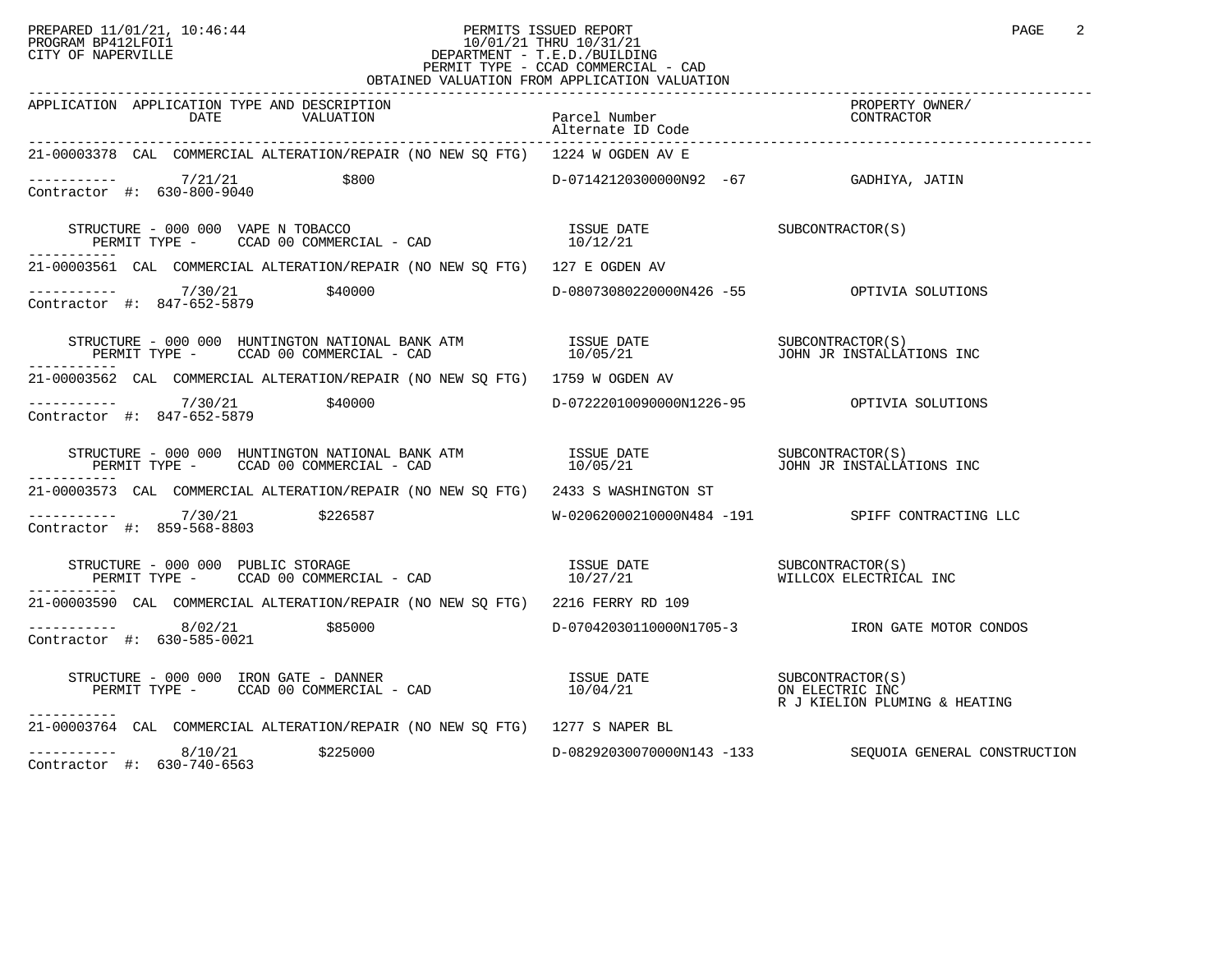# PREPARED 11/01/21, 10:46:44 PERMITS ISSUED REPORT PAGE 3<br>PROGRAM BP412LFOI1 PROGRAM PROGRAM BP412LFOI1 PROGRAM BP412LFOI1 10/01/21 THRU 10/31/21 CITY OF NAPERVILLE **Example 20** CITY OF NAPERVILLE PERMIT TYPE - CCAD COMMERCIAL - CAD

| OBTAINED VALUATION FROM APPLICATION VALUATION                                                                                                                                                                                                                                                            |                                         |                                                        |  |
|----------------------------------------------------------------------------------------------------------------------------------------------------------------------------------------------------------------------------------------------------------------------------------------------------------|-----------------------------------------|--------------------------------------------------------|--|
| APPLICATION APPLICATION TYPE AND DESCRIPTION<br>DATE THE AND DESCRIPTION DATE PACK PART PRESSURE TO MANUS DESCRIPTION DATE DESCRIPTION PACK PART PRESSURE PRESSURE<br>DATE VALUATION Alternate ID Code experiments are alternate in Code                                                                 |                                         | PROPERTY OWNER/                                        |  |
| 21-00003764 (CONTINUED)<br>-----------                                                                                                                                                                                                                                                                   |                                         |                                                        |  |
| $\begin{array}{cccc} \texttt{STRUCTURE} & - & 000 & 000 & \texttt{DELTA LIFE FITNESS} \\ \texttt{PERMIT TYPE} & - & \texttt{CCAD} & 00 & \texttt{COMTERCLAL} & - & \texttt{CAD} \\ \texttt{PERMIT TYPE} & - & \texttt{CCAD} & 00 & \texttt{COMIRECIAL} & - & \texttt{CAD} \\ \end{array}$<br>----------- |                                         |                                                        |  |
| 21-00003802 CAL COMMERCIAL ALTERATION/REPAIR (NO NEW SO FTG) 1112 S WASHINGTON ST 100                                                                                                                                                                                                                    |                                         |                                                        |  |
| $-$ --------- 8/13/21 \$258000<br>Contractor #: 312-506-3200                                                                                                                                                                                                                                             |                                         | D-08302000110000N1149-130 METHOD CONSTRUCTION SERVICES |  |
| ------------                                                                                                                                                                                                                                                                                             |                                         | G & F ELECTRICAL INC<br>JS HOME SERVICES, INC          |  |
| 21-00003813 CAL COMMERCIAL ALTERATION/REPAIR (NO NEW SO FTG) 1568 W OGDEN AV 108                                                                                                                                                                                                                         |                                         |                                                        |  |
| $--------$ 8/16/21 \$124000<br>Contractor #: 630-400-7212                                                                                                                                                                                                                                                |                                         | D-07231000140000N531 -96 EHI PRO CONSTRUCTION          |  |
| STRUCTURE - 000 000 ARCHER DENTISTRY<br>PERMIT TYPE - CCAD 00 COMMERCIAL - CAD 10/07/21 E.J. PLUMBING PERMIT TYPE - CCAD 00 COMMERCIAL - CAD<br>-----------                                                                                                                                              |                                         |                                                        |  |
| 21-00003846 CAL COMMERCIAL ALTERATION/REPAIR (NO NEW SQ FTG) 790 ROYAL ST GEORGE DR 139C                                                                                                                                                                                                                 |                                         |                                                        |  |
| $---------$ 8/18/21 \$250000<br>Contractor #: 248-533-4644                                                                                                                                                                                                                                               |                                         |                                                        |  |
| STRUCTURE - 000 000 X GOLF<br>------------                                                                                                                                                                                                                                                               |                                         | PROSPECTIVE PLUMBING<br>DOWNING ELECTRIC               |  |
| 21-00003997 CAL COMMERCIAL ALTERATION/REPAIR (NO NEW SQ FTG) 2216 FERRY RD 112                                                                                                                                                                                                                           |                                         |                                                        |  |
| $       8/26/21$<br>\$65000<br>Contractor #: 630-585-0021                                                                                                                                                                                                                                                |                                         | D-07042030110000N1705-3 TRON GATE MOTOR CONDOS         |  |
| STRUCTURE - 000 000 IRON GATE - ERNST<br>PERMIT TYPE - CCAD 00 COMMERCIAL - CAD<br>-----------                                                                                                                                                                                                           | ISSUE DATE SUBCONTRACTOR(S)<br>10/06/21 | ON ELECTRIC INC<br>R J KIELION PLUMING & HEATING       |  |
| 21-00004014 CAL COMMERCIAL ALTERATION/REPAIR (NO NEW SO FTG) 1504 N NAPER BL 132                                                                                                                                                                                                                         |                                         |                                                        |  |
| $--------$ 8/26/21<br>\$181500<br>Contractor #: 630-341-2045                                                                                                                                                                                                                                             |                                         | D-08082000510000N1003-43 MIDWEST HERITAGE HOMES INC    |  |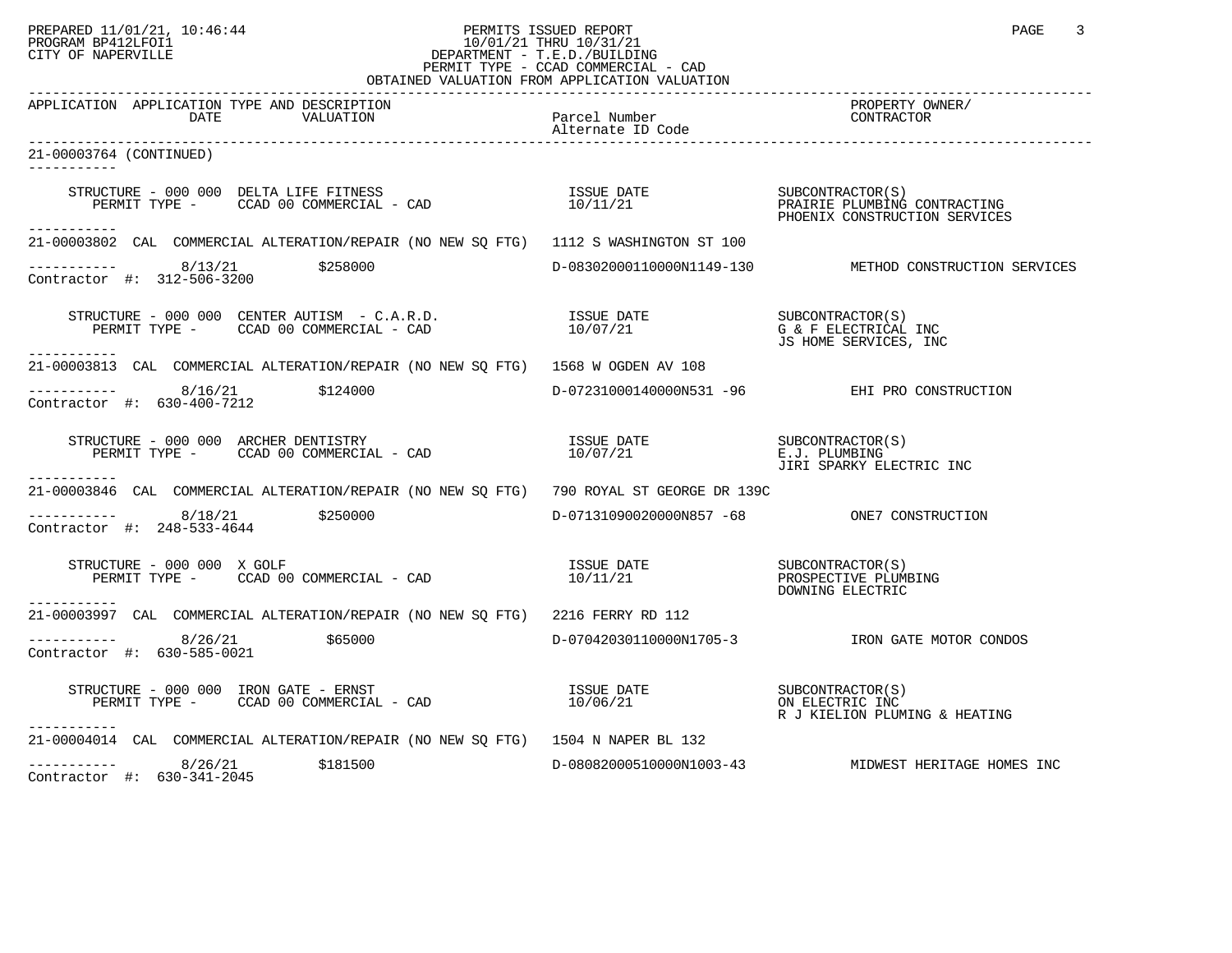# PREPARED 11/01/21, 10:46:44 PERMITS ISSUED REPORT PAGE 4 PROGRAM BP412LFOI1 PROGRAM BP412LFOI1 10/01/21 THRU 10/31/21 CITY OF NAPERVILLE **Example 20** CITY OF NAPERVILLE PERMIT TYPE - CCAD COMMERCIAL - CAD

| OBTAINED VALUATION FROM APPLICATION VALUATION                                                                                                                                                                                                                                                                                                                                                                                                           |                                         |                                                        |  |
|---------------------------------------------------------------------------------------------------------------------------------------------------------------------------------------------------------------------------------------------------------------------------------------------------------------------------------------------------------------------------------------------------------------------------------------------------------|-----------------------------------------|--------------------------------------------------------|--|
| APPLICATION APPLICATION TYPE AND DESCRIPTION<br>DATE<br>VALUATION                                                                                                                                                                                                                                                                                                                                                                                       | .<br>Parcel Number<br>Alternate ID Code | PROPERTY OWNER/<br>CONTRACTOR                          |  |
| 21-00004014 (CONTINUED)<br>-----------                                                                                                                                                                                                                                                                                                                                                                                                                  |                                         |                                                        |  |
| FRUCTURE – 000 000 GOLFTEC (S)<br>PERMIT TYPE – CCAD 00 COMMERCIAL – CAD                                   10/27/21<br>TOOMEY PLUMBING<br>STRUCTURE - 000 000 GOLFTEC                                                                                                                                                                                                                                                                                   |                                         |                                                        |  |
| -----------<br>21-00004332 CAL COMMERCIAL ALTERATION/REPAIR (NO NEW SQ FTG) 1240 E DIEHL RD 250                                                                                                                                                                                                                                                                                                                                                         |                                         |                                                        |  |
| $\frac{1}{2}$ = $\frac{1}{2}$ = $\frac{9}{16/21}$<br>\$75000<br>Contractor #: 847-534-2511                                                                                                                                                                                                                                                                                                                                                              |                                         | D-08053020170000N125 -27 ALLEGIANCE CONSTRUCTION GROUP |  |
|                                                                                                                                                                                                                                                                                                                                                                                                                                                         |                                         | SUBCONTRACTOR (S)<br>KALISH ELECTRIC                   |  |
| 21-00004414 CAL COMMERCIAL ALTERATION/REPAIR (NO NEW SQ FTG) 2119 FISHER DR                                                                                                                                                                                                                                                                                                                                                                             |                                         |                                                        |  |
| $\frac{1}{2}$ $\frac{1}{2}$ $\frac{1}{2}$ $\frac{1}{2}$ $\frac{1}{2}$ $\frac{1}{2}$ $\frac{1}{2}$ $\frac{1}{2}$ $\frac{1}{2}$ $\frac{1}{2}$ $\frac{1}{2}$ $\frac{1}{2}$ $\frac{1}{2}$ $\frac{1}{2}$ $\frac{1}{2}$ $\frac{1}{2}$ $\frac{1}{2}$ $\frac{1}{2}$ $\frac{1}{2}$ $\frac{1}{2}$<br>Contractor #: 847-726-9400                                                                                                                                   |                                         | D-07044010560000N1773-18 MCNELLY SERVICES INC          |  |
| STRUCTURE – 000 000 FLUID AIR<br>PERMIT TYPE – CCAD 00 COMMERCIAL – CAD (20 MINICAL DESSUE DATE ) RESONTRACTOR (S)<br>STRUCTURE - 000 000 FLUID AIR                                                                                                                                                                                                                                                                                                     |                                         | KAS ELECTRIC CORP                                      |  |
| 21-00004431 CAL COMMERCIAL ALTERATION/REPAIR (NO NEW SQ FTG) 1224 W OGDEN AV D                                                                                                                                                                                                                                                                                                                                                                          |                                         |                                                        |  |
| $--------$ 9/22/21 \$2500<br>Contractor #:                                                                                                                                                                                                                                                                                                                                                                                                              |                                         |                                                        |  |
| $\begin{array}{cccccc} \texttt{STRUCTURE} & - & 000 & 000 & \texttt{SPICY} & \texttt{INDIAN} & \texttt{FOOD} & & & \\ \texttt{PERMIT} & \texttt{TYPE} & - & \texttt{CCAD} & 00 & \texttt{COMMERCIAL} & - & \texttt{CAD} & & & \\ \end{array} \qquad \begin{array}{cccccc} \texttt{LSUE} & \texttt{DATE} & & & & \texttt{SUBCONTRACTOR(S)}\\ & 10/29/21 & & & \texttt{A} & \texttt{C} & \texttt{P LUMBING} & \texttt{S} & \texttt{SEWER} \\ \end{array}$ |                                         |                                                        |  |
| 21-00004437 CAL COMMERCIAL ALTERATION/REPAIR (NO NEW SO FTG) 1250 E DIEHL RD 110                                                                                                                                                                                                                                                                                                                                                                        |                                         |                                                        |  |
| $\frac{9}{22/21}$ \$80000<br>ontractor #: 847-534-2511 \$80000<br>Contractor #: 847-534-2511                                                                                                                                                                                                                                                                                                                                                            |                                         | D-08053020150000N962 -27 ALLEGIANCE CONSTRUCTION GROUP |  |
| STRUCTURE - 000 000 IMAGES<br>-----------                                                                                                                                                                                                                                                                                                                                                                                                               |                                         | JOHN'S PLUMBING                                        |  |
| 21-00004550 CAL COMMERCIAL ALTERATION/REPAIR (NO NEW SQ FTG) 1255 BOND ST 121                                                                                                                                                                                                                                                                                                                                                                           |                                         |                                                        |  |
| ----------  9/29/21    \$100000<br>Contractor #: 630-848-0350                                                                                                                                                                                                                                                                                                                                                                                           | D-07103120020000N1380-49 AVRAM BUILDERS |                                                        |  |
| STRUCTURE - 000 000 DCFS                                                                                                                                                                                                                                                                                                                                                                                                                                | ISSUE DATE                              | SUBCONTRACTOR(S)                                       |  |